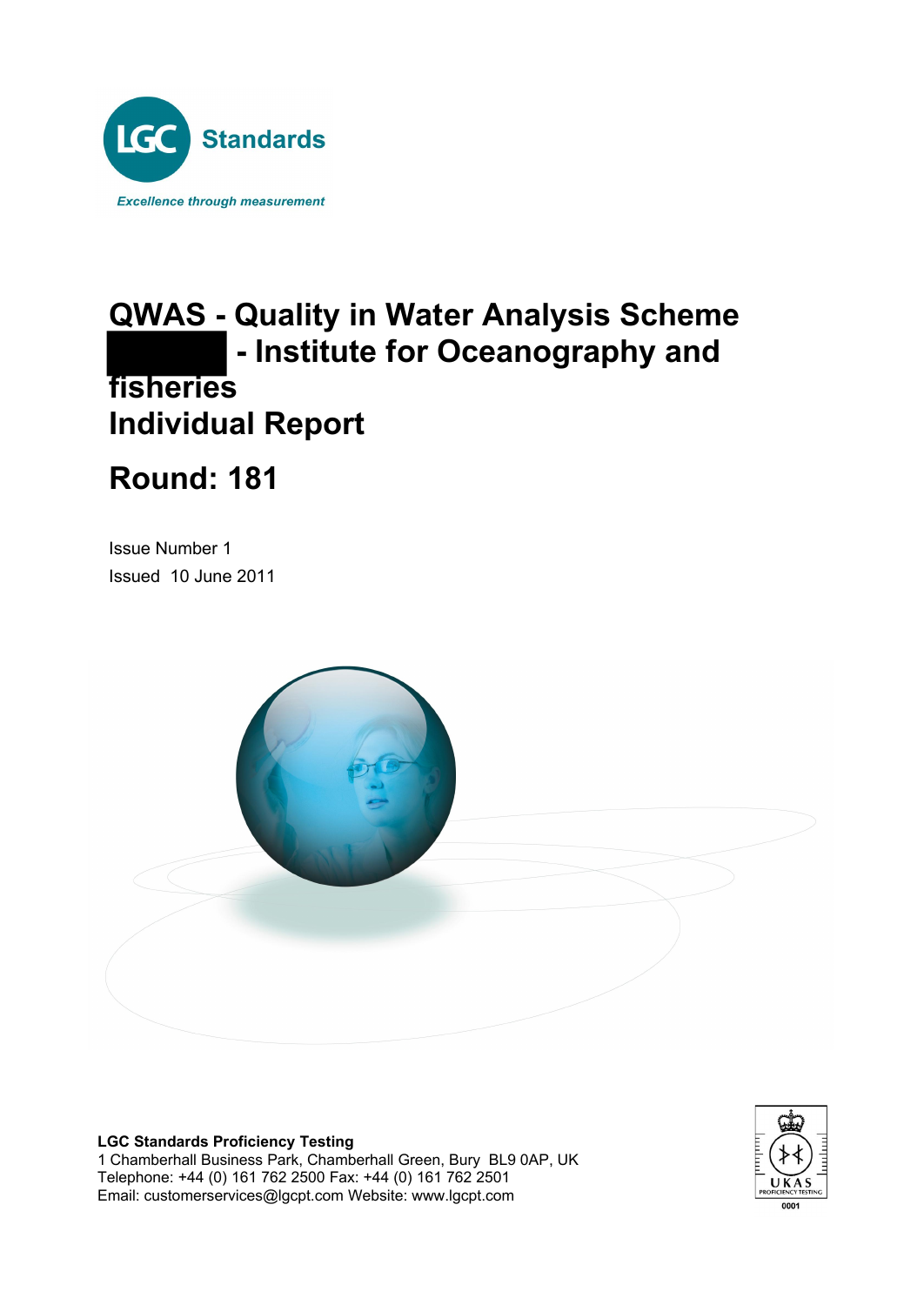### **Individual Report**

This individual report contains a summary of all the results submitted and the performance assessments for your laboratory and your individual analysts. Please note that nominated laboratory results are represented by a blue highlight in the analyst box.

Data statistics given in the individual report are for the method you have used for each analyte. Further detail can be obtained from the main report.

Full details of the scheme, sample types, analytes and data analysis can be found in the corresponding Main Report, along with any technical comments, if applicable. The Main Report is the definitive version.

If you have any questions regarding your results which are not answered in the Main Report, please contact us using the details on the front of the report. If you would like to order any samples for re-test, please contact our customer service department or your local office.

### **Results Summary**

| <b>Sample</b>                     | <b>IResults</b><br><b>IReported</b> | Satisfactory<br><b>IResults</b> | <b>Questionable</b><br><b>IResults</b> | <b>IUnsatisfactory</b><br><b>IResults</b> | <b>Not Assessed</b> |
|-----------------------------------|-------------------------------------|---------------------------------|----------------------------------------|-------------------------------------------|---------------------|
| 419 - Surface/Waste/Bathing Water | I20                                 | 20                              |                                        |                                           |                     |
| <b>Round Total</b>                | l20                                 | <b>20</b>                       |                                        |                                           |                     |

No unsatisfactory results in this round

No questionable results in this round